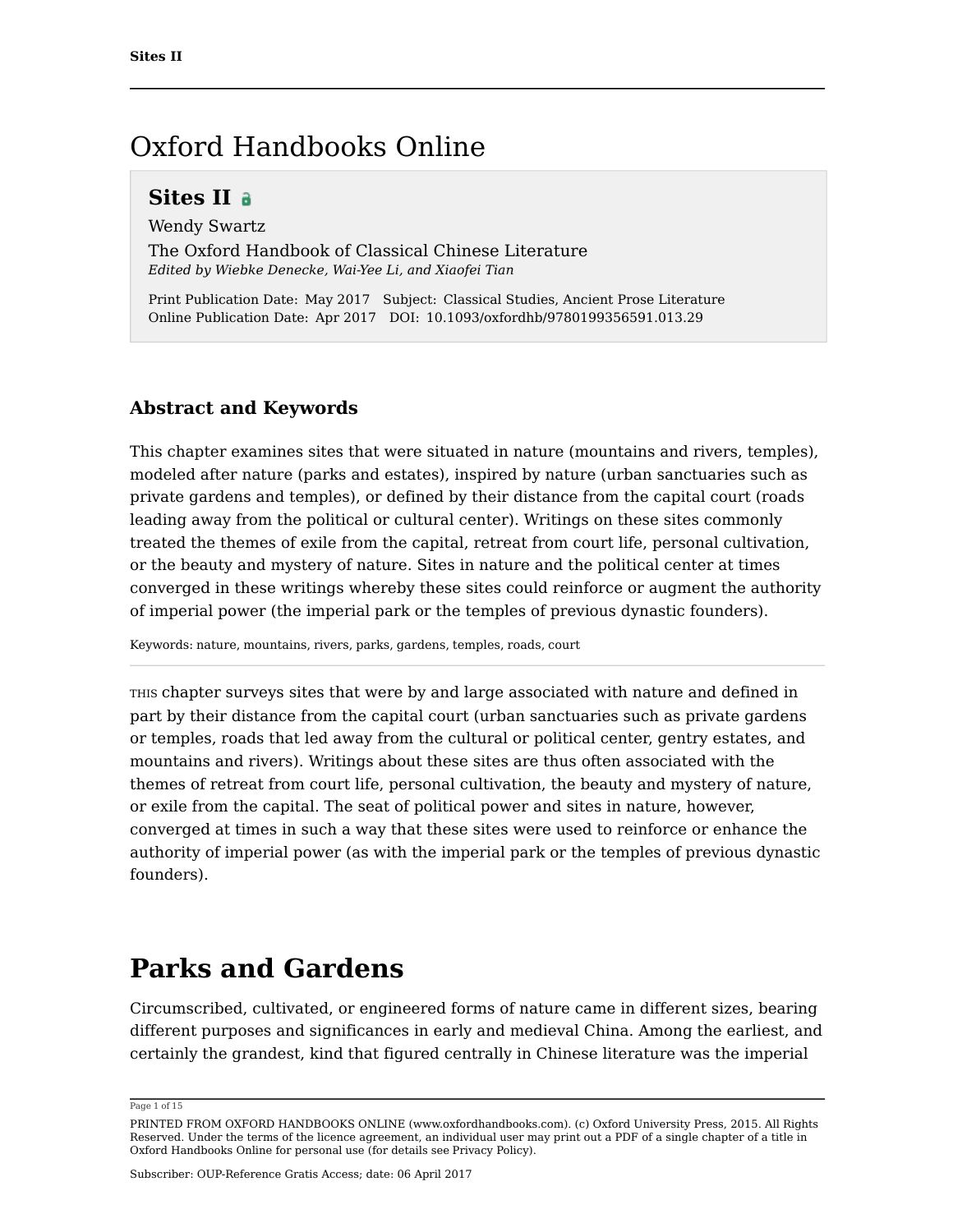park. The Shanglin Park 上林苑, an estimated 167-kilometer-long hunting preserve used by the Former Han emperors, was the subject or setting of the most famous examples of the epideictic rhapsody ( $fu \cancel{m}$ ). Sima Xiangru's 司馬相如 (ca. 179–117 BCE) "Rhapsody on the Shanglin Park" ("Shanglin fu" 上林賦) showcases the magnificent pomp and splendor of the emperor's miniaturized domain through a seemingly interminable description of mountains and rivers, flora and fauna, rocks and minerals, terraces and palaces: the imperial park, which seems to have everything, is a synecdoche for the larger empire, which does have everything (on the remonstrance function of the epideictic rhapsody, see also Chapters 28, 30). The comprehensive cataloguing of things and resources characteristic of such Han rhapsodies also had political and economic implications: the ruler's legitimacy is demonstrated by the identification, classification, and taking stock of all things in his empire, which the imperial park represents in  $(p. 439)$  microcosm. When read alongside its antecedent and companion piece, "Rhapsody of Sir Vacuous" ("Zixu fu" 子虛賦), which describes what will turn out to be by comparison lesser royal parks in the states of Chu 楚 and Qi 齊, this work also performs the symbolic subjugation of regional cultures under the single authority of the Han imperial center, which ultimately is shown to be sanctioned by the emperor's greater possession: a command of the classics and rituals. In a later work set in the Han imperial park, "Barricade Hunt Rhapsody" 校獵賦 (or "Plume Hunt Rhapsody" ["Yulie fu" 羽獵賦]), Yang Xiong 揚雄 (53 BCE–18 CE) describes a militarized hunt that took place in 10 BCE intended to awe envoys from Central Asia through lengthy lists of game animals from land and sea, and his tribute culminates in a glorification of the sage-like emperor, whose civilizing influence spreads to neighboring tribes (Knechtges 1976: 63–80).

Large gentry estates in early medieval China conveyed a significant agricultural and economic utility: the largest were self-sufficient and equipped to carry out a complete set of enterprises ranging from farming and clothes-making to paper manufacturing. In addition, they at times functioned as pleasure parks for the estate owners and their associates, making them a fertile site of literary production. For instance, Shi Chong's 石 崇 (249–300) "Golden Valley Garden" 金谷園 served as the setting for a lavish party in 296, during which his guests toured the grounds, climbing hills or sitting by the stream, listening to music or composing poems (Knechtges 2014: 530–34). In the only poem remaining from this occasion, Pan Yue 潘岳 (247–300) describes a scene of winding hills and a meandering stream, a limpid pond and hanging willows, roaring rapids and sounds of musical instruments, and concludes with a meditation characteristic of excursion poetry on the impermanence of things.

In another example, the Shining 始寧 Estate of the great landscape poet Xie Lingyun 謝靈 運 (385–433) became a significant site and source of his poetic meditations on withdrawal from court life and communion with nature. His monumental work about his estate,

Page 2 of 15

PRINTED FROM OXFORD HANDBOOKS ONLINE (www.oxfordhandbooks.com). (c) Oxford University Press, 2015. All Rights Reserved. Under the terms of the licence agreement, an individual user may print out a PDF of a single chapter of a title in Oxford Handbooks Online for personal use (for details see Privacy Policy).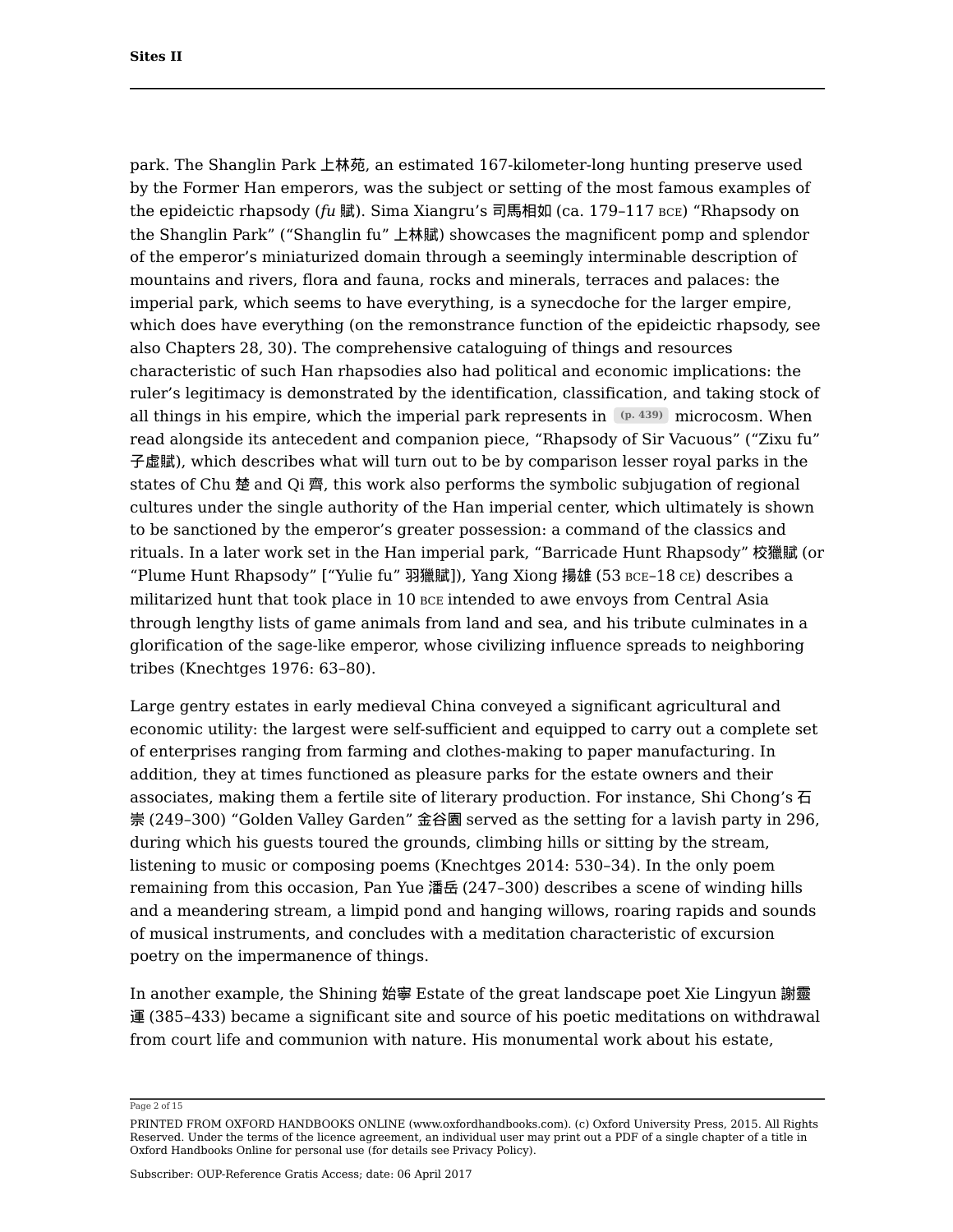Sites II

"Rhapsody on Dwelling in the Mountains" ("Shanju fu" 山居賦), describes touring the various mountains and waters on his property and lists the animal, vegetal, and herbal varieties found therein, thereby appropriating the trope (developed by Han court rhapsodists on behalf of the ruler) of cataloguing and proclaiming the emperor's sovereignty over all things in his land. In Xie Lingyun's estate, there were even parks and gardens designed to replicate the actual sites of Buddha's sermons, such as Deer Park and the mango grove of Amrapāli, in order to create the right environment for the voice of Buddha to be carried on by Xie's monk guests in their sermons, all of which presumably help channel a complete, organic experience of Buddhist learning, perhaps even a facsimile of the original lessons (Swartz 2015).

Some of the recurring themes associated with literati parks and gardens can be seen in a famous Tang example, Wangchuan ji 輞川集 (Wang River Collection) by Wang Wei 王維 (699 or 701–761) and Pei Di 裴迪 (b. 716): the leisure and freedom gained in a retreat from court life, an aesthetic appraisal of natural scenes and things, and a religious or otherwise spiritual awakening (Yu 1980: 165–69, 201–205; Warner 2005: 57–72). In a country villa previously owned by the Early Tang court poet Song Zhiwen 宋之問 (ca. 656– 712), the new owner Wang Wei composed quatrains to mark each of the twenty (p. 440) notable sites on his estate. In the best-known quatrain, "Deer Fence" ("Luzhai" 鹿柴), kong  $\tilde{\Sigma}$ , a term saturated with Buddhist significations, describes a mountain in terms of an emptiness of a physical kind (being devoid of human appearance) as well as of a spiritual order (being devoid of human concerns). Poetic attention, then, is directed to the play between the dark moss in the deep woods and the back cast light that illuminates the green moss again at dusk, bringing to the foreground Wang Wei's trademark interests in the repetition of natural cycles or events, a second gaze or observation, a nature that is in constant flux, and the limitations of perception (Chapter 27).

Gardens were frequently the focal point in medieval writings on reclusion as a source of sustenance or a sanctuary from worldly concerns. The first major poet to write extensively about his rustic garden in these contexts was the recluse-farmer Tao Yuanming 陶淵明 (365–427), giving rise to the classification of his style as "fields and gardens poetry" (tianyuan shi 田園詩) (Chapters 27, 30). Throughout his writings, the garden from which he plucks greens and in which he strolls daily for pleasure symbolized a claim of independence from office, both economically and emotionally. Conversely, the lack of harvest described in some of his works illustrated the material hardships of reclusion (Swartz 2008).

In the Tang, the literati garden became a private space in which the owner could control and shape a miniaturized version of nature to his will and taste (Owen 1996: 83–106). Private urban gardens came to represent for their owners a compromise between the attraction of eremitism and the demands of social responsibility. For instance, Bai Juyi's 白

Page 3 of 15

PRINTED FROM OXFORD HANDBOOKS ONLINE (www.oxfordhandbooks.com). (c) Oxford University Press, 2015. All Rights Reserved. Under the terms of the licence agreement, an individual user may print out a PDF of a single chapter of a title in Oxford Handbooks Online for personal use (for details see Privacy Policy).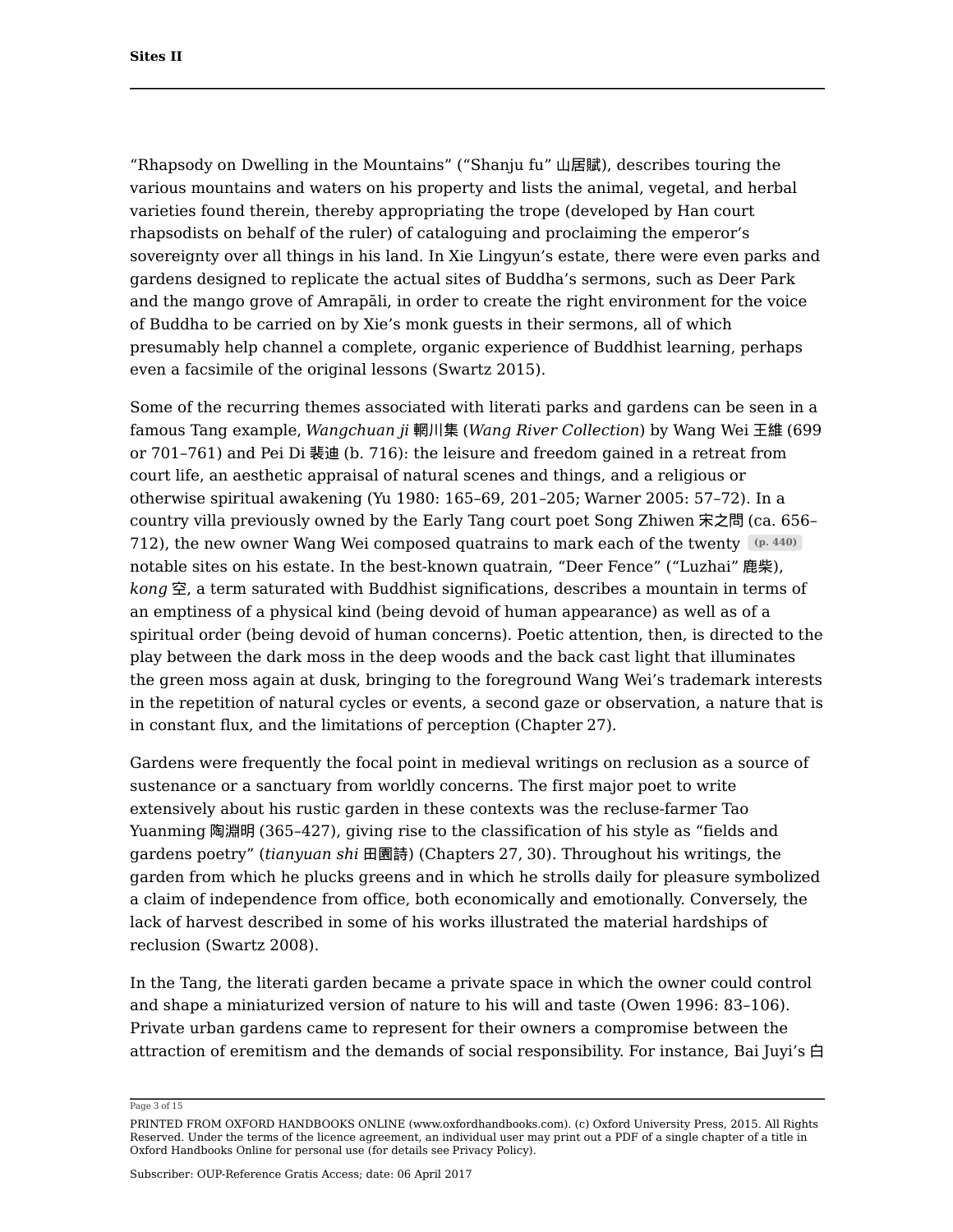居易 (772–846) private garden provided the grounds for him to develop his concept of "middle-of-the-road reclusion" (zhong yin 中隱) in a number of poems. The contents of such gardens were the subject of many poems and essays. The most interesting was the large rock, which inspired collection and connoisseurship (the uglier and weirder the better). The aesthetic obsession with a material object such as the rock, which happened to be an expensive habit to maintain (enormous rocks transported from the south to the north required the toil of many laborers), gave rise to discourses in the Tang and Song on the fetishism of rocks and its moral implications. Bai Juyi's "Account of the Lake Tai Rock" ("Taihu shi ji" 太湖石記) defends the minister Niu Sengru's 牛僧儒 (780–ca. 848) addiction to rock collecting by likening the recognition of a good rock to the discernment of human talent. In contrast, the Song scholar Wen Tong 文同 (1018–1079) condemned Niu's political rival Li Deyu 李德裕 (787–850) for his obsession with rocks, which was judged to be the root cause of his self-centeredness and broader official corruption (Yang 2003:11–50; 91–148).

## Temples

The earliest literature associated with temples had ritual and religious significance. Odes from the oldest layer of Shijing 詩經 (Classic of Poetry) were composed within the context of the ancestral temple. The Zhou Hymns 周頌 (Maoshi 266-296) were addressed (p. 441) to the Zhou ancestors in dynastic rituals and were sung as liturgies that both described and enacted the sacrificial rites. The main tropes (some of which are interconnected) are glorification of the Zhou ancestors (e.g., Maoshi 268, 285), supplication for the continuity of rule and injunction to descendants to keep in line (e.g., Maoshi 267, 270), and preparation for or performance of sacrifices (e.g., Maoshi 266, 272, 278, 290). Some hymns were performed in the temple during the inauguration of a new king (*Maoshi* 286, 287, 288), whereas others with a strong martial theme seem to enact ritually the Zhou conquest of the Shang (Maoshi 271, 285, 293, 294, 295, 296) (Shaughnessy 1997: 165– 195; Kern 2010: 22–28).

The worship of deities in suburban temples also occasioned the composition of ritual songs. In an early case, Emperor Wu of Han 漢武帝 (r. 141–87 BCE) commissioned "Songs for the Suburban Sacrifices" ("Jiaosi ge" 郊祀歌) around the same time he instituted sacrificial rites to Sovereign Earth  $f$  and Grand Unity  $\overline{\mathsf{XZ}}$ . In the nineteen pieces preserved in Han shu 漢書 (History of the Former Han), invocations are made to deities such as the Five Emperors 五帝 (each associated with one of the Five Phases and a direction) to partake of the sacrificial offerings and to confer their blessings;

Page 4 of 15

PRINTED FROM OXFORD HANDBOOKS ONLINE (www.oxfordhandbooks.com). (c) Oxford University Press, 2015. All Rights Reserved. Under the terms of the licence agreement, an individual user may print out a PDF of a single chapter of a title in Oxford Handbooks Online for personal use (for details see Privacy Policy).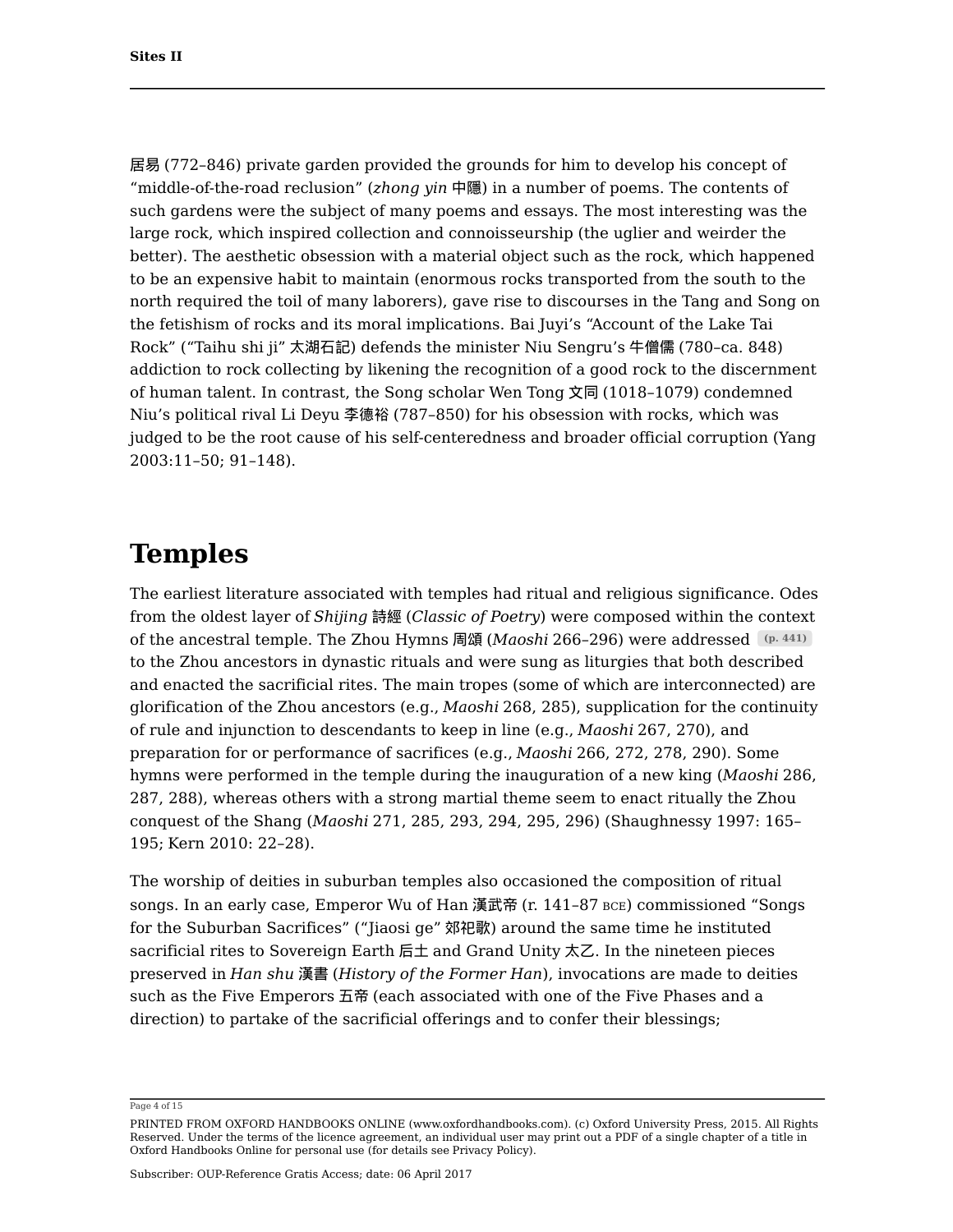contemporary auspicious occurrences, such as the discovery of a holy tripod  $(113 \text{ } *sec*)$ and the capture of a white unicorn  $(122 \text{ BCE})$ , are commemorated (Birrell 1988: 29-44).

Temples dedicated to dynastic founders or famous historical personages inspired pilgrimages and commemorative writings. An especially good example is "Making Offerings at the Temple of the Han Exalted Emperor" ("Han Gao miao sai shen" 漢高廟賽 神) by the Liang 梁 prince Xiao Gang 蕭綱 (503–551, later Emperor Jianwen 梁簡文帝, r. 549–551) and the five matching poems by his principal courtiers, including Xu Ling 徐陵 (507–583) and Yu Jianwu 庾肩吾 (ca. 487–551), which memorialized a visit to a temple dedicated to Liu Bang. More than simply paying tribute to the founder of the Han Dynasty in a long-established autumn rite, this ritual performance and its literary commemoration represented a symbolic act of tapping into the political capital of the great former dynasty to bolster the legitimacy of the new Liang dynasty (Tian 2014: 256–266). Claims of legitimate inheritance of a certain tradition were made on a smaller scale than dynastic rule. Visiting shrines erected for important historical figures and documenting the event allowed one to identify with a particular figure of the past and to write oneself into the cultural memory surrounding that figure. For instance, with the poem "The Minister of Shu" ("Shu xiang" 蜀相), which was composed upon a visit to the Zhuge Liang 諸葛亮 (181– 234) shrine in Chengdu 成都, the failed official Du Fu 杜甫 (712–770) celebrated the famous minister and positioned himself as an heir to the former's brand of loyalty, if not his heroism.

Poems commemorating visits to Buddhist temples, a burgeoning literary subgenre in the Northern and Southern Dynasties, quickly multiplied over the course of the medieval period. Following the introduction of Buddhism to China in the second century, there was a steady growth in the number of temples erected, with periods of rapid increases under certain imperial patrons during the medieval period. For instance, during the reign of Emperor Wu of Liang 梁武帝 (r. 502–549), over five hundred Buddhist temples and monasteries were built or renovated from residences in the  $(p. 442)$  capital region. Before the large-scale persecution of Buddhism by Emperor Wuzong of Tang 唐武宗 (r. 840–846), a fervent Daoist, in 845, the number of temples in just the two capital cities of Chang'an and Luoyang had reached many thousands. The search for a religious experience, spiritual elevation, serenity, beautiful scenery, or plain amusement on temple grounds prompted numerous occasional poems, resulting in a large body of literature on temple visits. The tenth-century anthology of medieval literature Wenyuan yinghua文苑英華 (The Flower of the Garden of Letters) includes seven chapters (233–239) of poems on Buddhist temples and hermitages. Some of the most famous examples come from the brush of Wang Wei, a lay Buddhist whose pilgrimages to mountain temples, from quest to arrival at a serene setting to meditation or insight, are recorded in oft-anthologized poems such as "Visiting the Temple of Gathered Fragrance" ("Guo Xiangji si" 過香積寺) and "Ascending to the Temple of Awakening" ("Deng Bianjue si" 登辨覺寺). Wang's contemporary Meng

Page 5 of 15

PRINTED FROM OXFORD HANDBOOKS ONLINE (www.oxfordhandbooks.com). (c) Oxford University Press, 2015. All Rights Reserved. Under the terms of the licence agreement, an individual user may print out a PDF of a single chapter of a title in Oxford Handbooks Online for personal use (for details see Privacy Policy).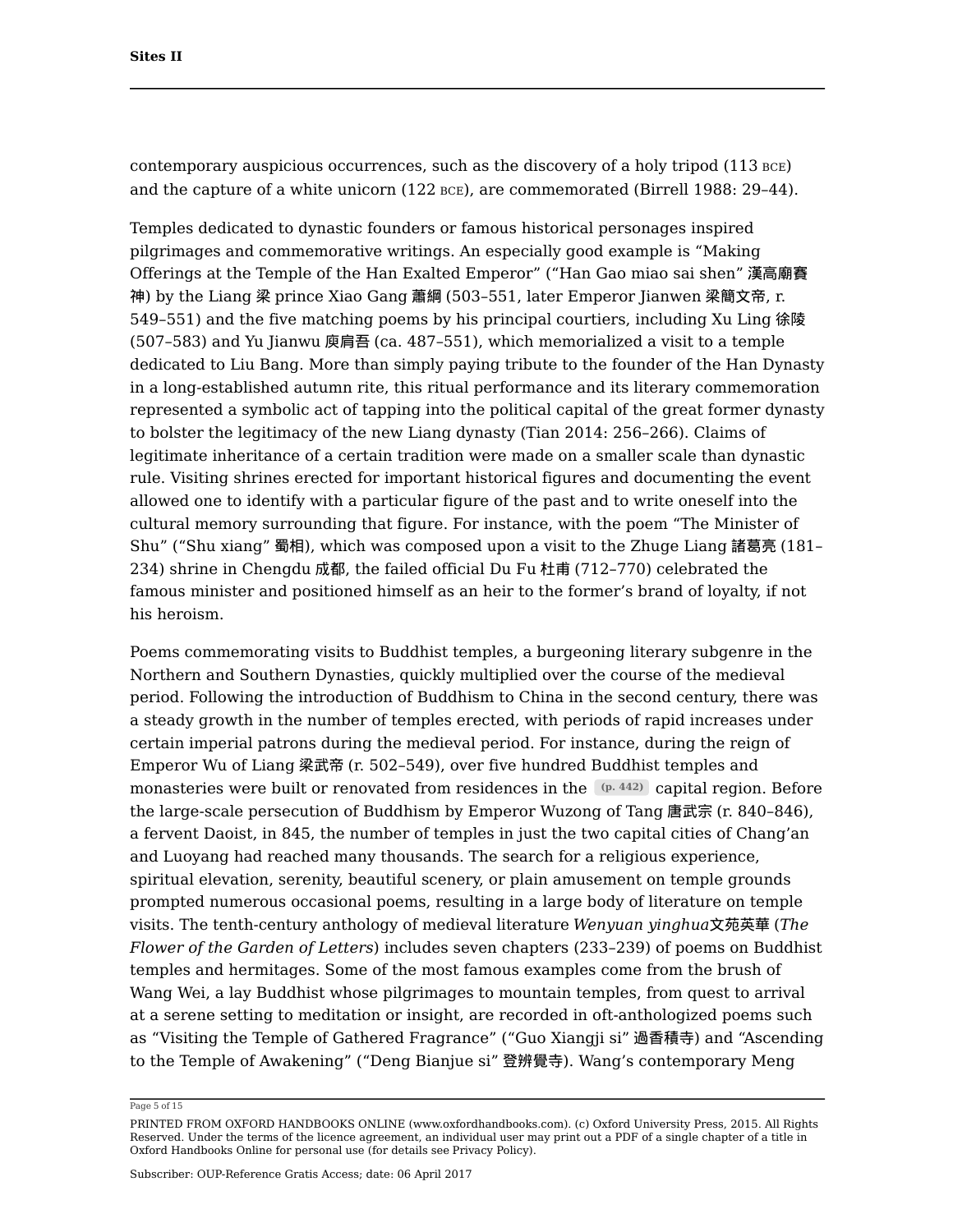Haoran 孟浩然 (689–740) also marked his visits to mountain temples or the dwellings of his monk friends with poems that blend descriptions of the natural scene with Buddhist images, symbols, or concepts, thereby infusing the landscape with religious hues characteristic of High Tang poems of this subgenre (Kroll 1981: 117–130).

Temples functioned not only as religious sanctuaries but also as cultural centers, concrete embodiments of a society's cultural memory. When the Northern Wei 北魏 (386–534) official Yang Xuanzhi 楊衒之 (fl. sixth century) set out to compile a memoir commemorating the former capital city of Luoyang, once in full splendor but in ruins by the time he was writing, he anchored his account of the city life (architecture, history and legends, political events, social figures, and economic conditions) with descriptions of its major Buddhist temples. His Luoyang qielan ji 洛陽伽藍記 (Record of Buddhist Monasteries in Luoyang, ca. 547) is the earliest extant account of a Chinese city, providing valuable information about this critical place and transitional time in early medieval Chinese history (Chapter 28).

Temples, whether Buddhist or Daoist, became over the course of the medieval period contested sites where political, economic, or ideological battles were waged. The rise and fall of the fortunes of temples of one orientation or another often depended on the religious beliefs or financial needs of the emperor or other important patrons. Among the likely motivations for Emperor Wuzong's persecution of the Buddhist establishment, chief was a shortfall in state revenues: secularizing and reclaiming the extensive landholdings of Buddhist temples was an obvious solution, since the strategy had worked a number of times in the fifth and sixth centuries. A well-known narrative poem by Han Yu 韓愈 (768– 824), "The Girl of Mount Hua" ("Huashan nü" 華山女), sardonically recounts the competing strategies by Buddhist and Daoist temples to attract patrons. The poem is set during a period when Buddhism was ascendant, a phenomenon that Han Yu attributes in no small measure to their sermons that scared people with notions of karma and retribution. Daoist temples had very little business until a pretty girl from Mount Hua came along, dolled up in heavy makeup and Daoist garb, to steal from Buddhist temples all their patrons, who now shed their gold and jade ornaments for her.

 $(p. 443)$  Urban temples provided a study in contrast between the serenity of the temple grounds and the clamor of the surrounding city life. A notable example is "On the Temple of Chan Wisdom in Yangzhou" ("Ti Yangzhou Chanzhi si" 題揚州禪智寺) by the Late Tang poet Du Mu 杜牧 (803–852). The poet depicts a twilight scene in which the only audible sounds come from nature (a cicada's buzzing, the wind's whistle), a tranquility displacing the sounds of musical entertainment, familiar to the poet, that can be heard down the street in a city known for its many pleasures.

Page 6 of 15

PRINTED FROM OXFORD HANDBOOKS ONLINE (www.oxfordhandbooks.com). (c) Oxford University Press, 2015. All Rights Reserved. Under the terms of the licence agreement, an individual user may print out a PDF of a single chapter of a title in Oxford Handbooks Online for personal use (for details see Privacy Policy).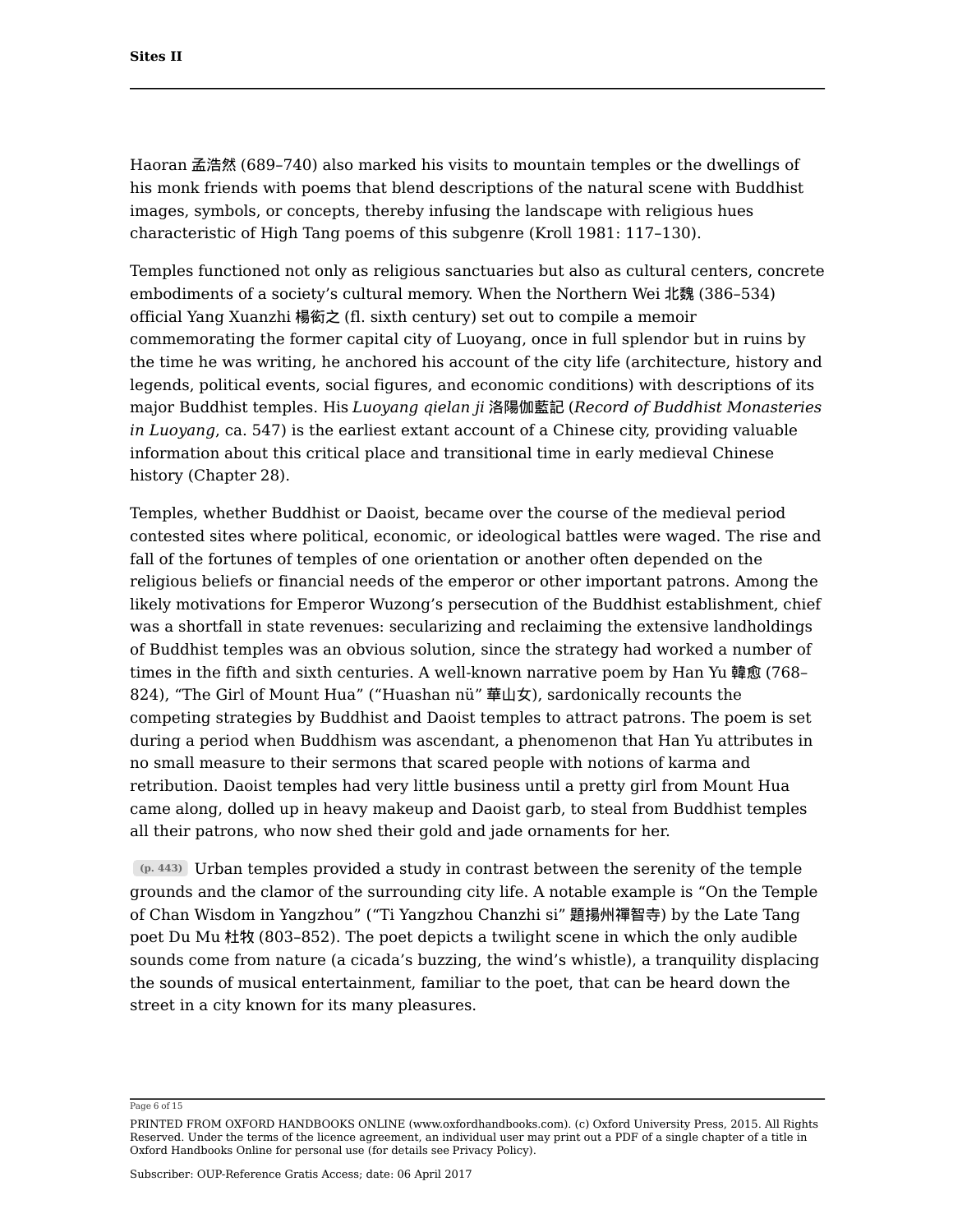Not all poems set in temples convey a mood of serenity. Temples were a site of disappointment for some. The medieval tradition for recent examination graduates to throw a party at a Buddhist or Daoist temple in the capital leaves traces that embitter those who did not or could never qualify. In a remarkable example by the best-known poetess from the Tang, "Visiting the Southern Tower of the Exalted Truth Temple, Seeing Where Recent Graduates of the Examination Signed Their Names" ("You Chongzhen guan nanlou du xin jidi timing chu" 游崇真觀南樓睹新及第題名處), Yu Xuanji 魚玄機 (844–868) describes her envy of the successful candidates who left inscriptions of their names at the temple and her frustration over the fact that her sex was excluded from taking the examination ("I regret that my silk dress conceals my poetic lines" 自恨羅衣掩詩句; Chapter 7).

## Mountains and Rivers

Throughout Chinese history, mountains were viewed as sites of numinous power and gateways to the divine. Emperors ascended sacred mountains to perform sacrifices; for instance, the processions of the First Emperor of Qin 秦始皇 (r. 221–210 BCE) and Emperor Wu of Han to Mount Tai 泰山 and the nearby Mount Liangfu 梁父 to perform the Feng 封 and Shan 禪 sacrifices to Heaven and Earth, respectively, were a common reference in Chinese texts. Great rivers, considered to be powerful forces of nature and cradles of civilization in an agrarian society, were also designated for sacrificial offerings, a cultic practice standardized by the First Emperor. Both mountains and rivers were regarded as the residences, even incarnations, of deities, and supernatural encounters at such sites between a human and a deity, often female and sometimes sexual, were common scenes in literature (Chapter 30).

Specific mountains and rivers have figured extensively in literature and lore and are thus imbued with specific cultural or historical meanings. For example, the "Five Marchmounts" (Wuyue 五嶽), associated with the imperial cult, was a collective term for the most sacred mountains in China, the most exalted being the aforementioned Mount Tai in the east, where things originated. Mount Kunlun 崑崙山, home to the Queen Mother of the West 西王母, was associated with immortality and transcendence, since its location in the far west is where the sun sets and where the earth connects to the heavens (Lewis 2006: 258-259). An allusion to the Xiang River 湘江, where the two  $\left(p.444\right)$  wives of the sage-king Shun 舜 were said to have died from grief after the death of their husband, could signify pain and devotion.

Early textual models of the world used mountains and rivers (or seas) as basic structuring elements. The "Tribute of Yu" ("Yu gong" 禹貢) chapter of Shangshu 尚書(Classic of

Page 7 of 15

PRINTED FROM OXFORD HANDBOOKS ONLINE (www.oxfordhandbooks.com). (c) Oxford University Press, 2015. All Rights Reserved. Under the terms of the licence agreement, an individual user may print out a PDF of a single chapter of a title in Oxford Handbooks Online for personal use (for details see Privacy Policy).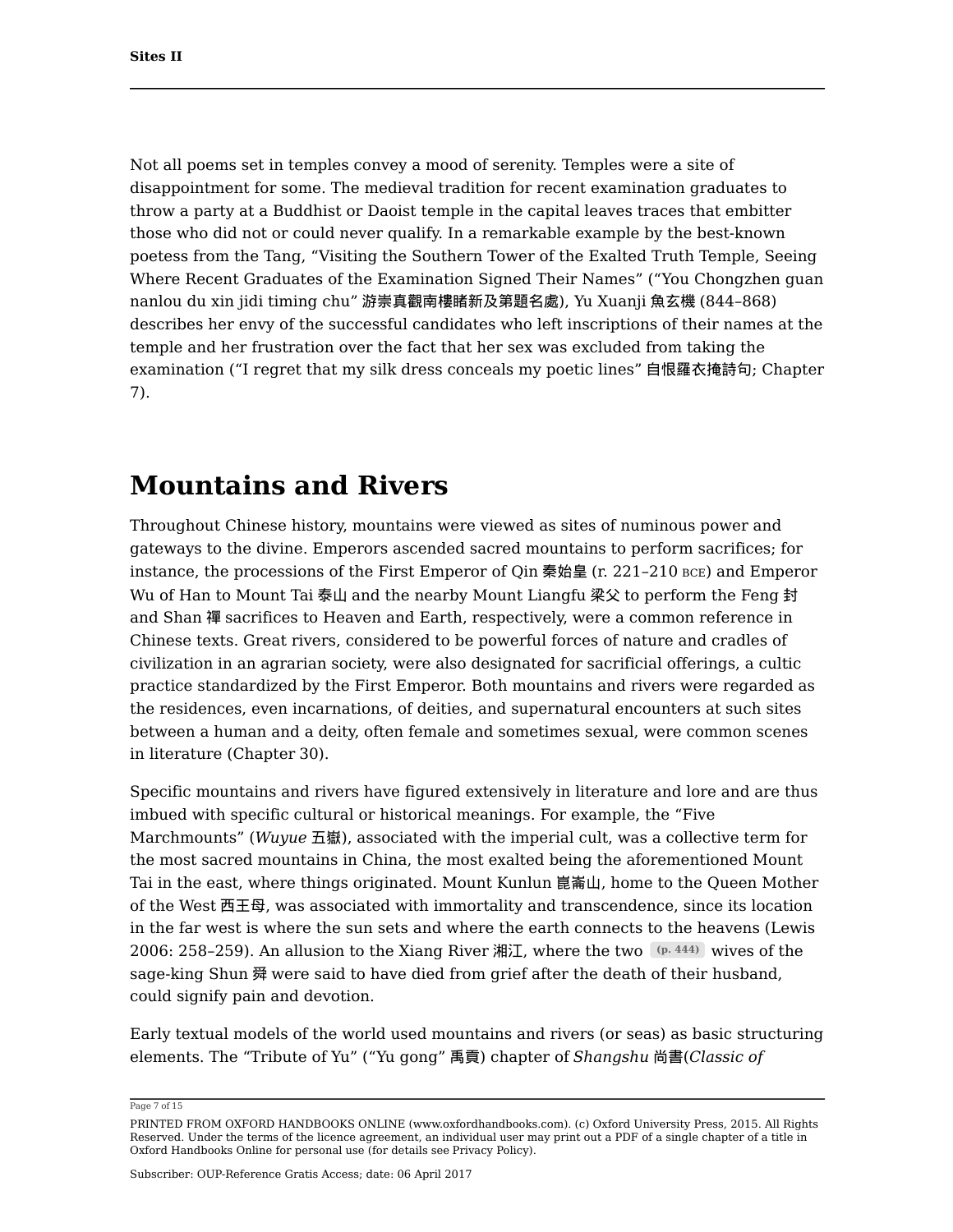Documents) describes the journey of the sage-king Yu 禹 to tame the great flood that inundated China and to assess the soil of each region to determine appropriate tribute. It begins with how he divided the land into regions, tracked through mountains, and marked the courses of rivers. In the earliest cosmography of China, Shan hai jing 山海經 (Classic of Mountains and Seas, ca. third century BCE), these two geographic features demarcate space—as chains of mountains or as land in between seas that is filled by flora and fauna, demigods, strange creatures, and foreign peoples—in a scheme of concentric zones that correlate with a gradual decline as one moves away from the center of civilization. In its earliest reception, this text was regarded as a geographical work by some and dismissed as absurdity by others (hybrid beasts such as a fish with a snake's tail resembling an ox, and the omens they supposedly signal or diseases they are said to cure, fill the world of Shan hai jing). Still others saw it as a source of political or cultural power: proper knowledge of the esoteric could well position a courtier to aid the emperor in governing the empire (Campany 1996: 133–137). And many others viewed it as a fascinating book (with both text and images) of all things strange. For example, Tao Yuanming wrote thirteen poems for the series "On Reading the Classic of Mountains and Seas" ("Du Shan hai jing" 讀山海經), a testament to the poet's imaginary journey through the world mapped by this classic.

Mountains and rivers have various distinct meanings and applications as a compound idea. In early medieval discourse, shanchuan 山川 (mountains and streams) had geopolitical implications: the phrase not only named geographical features of the land, but was also a marker of political sovereignty, denoting territorial space that can be divided and occupied. In contrast, shanshui 山水 (mountains and waters) came to signify a site for roaming in the natural landscape, for pleasure or as an expression of eremitic values, and in many cases became a shorthand for untamed nature (Cheng 2007: 193– 203). There is a large body of texts that are considered to be shanshui literature: they range from rhapsodies and poems that depict the landscape to travelogues and geographic texts that describe features of various mountains and waters.

The early development of shanshui poetry is associated with reclusion or quietist ideals (Chapter 30). Radical changes had taken place in the conception of nature by early medieval times: in the world of *Chuci* 楚辭 (*Verses of Chu*), nature was portrayed as inhospitable and dangerous for the prince in "Summoning the Recluse" ("Zhao yinshi" 招 隱士), but it would be embraced as a safe haven from the world of human affairs in a poem of the same title by the Western Jin poet Zuo Si 左思 (ca. 250–ca. 305). Shanshui not only represented a physical space situated apart and far from the court, but also a conceptual space defined by freedom from the restrictions and tedium of official life as well as safety from the vicissitudes of politics, if only temporarily. Xie Lingyun, generally considered to be the patriarch of shanshui poetry and a most enthusiastic sightseer, wrote extensively about his tours of mountains (p. 445) and waters on his estate and beyond

#### Page 8 of 15

PRINTED FROM OXFORD HANDBOOKS ONLINE (www.oxfordhandbooks.com). (c) Oxford University Press, 2015. All Rights Reserved. Under the terms of the licence agreement, an individual user may print out a PDF of a single chapter of a title in Oxford Handbooks Online for personal use (for details see Privacy Policy).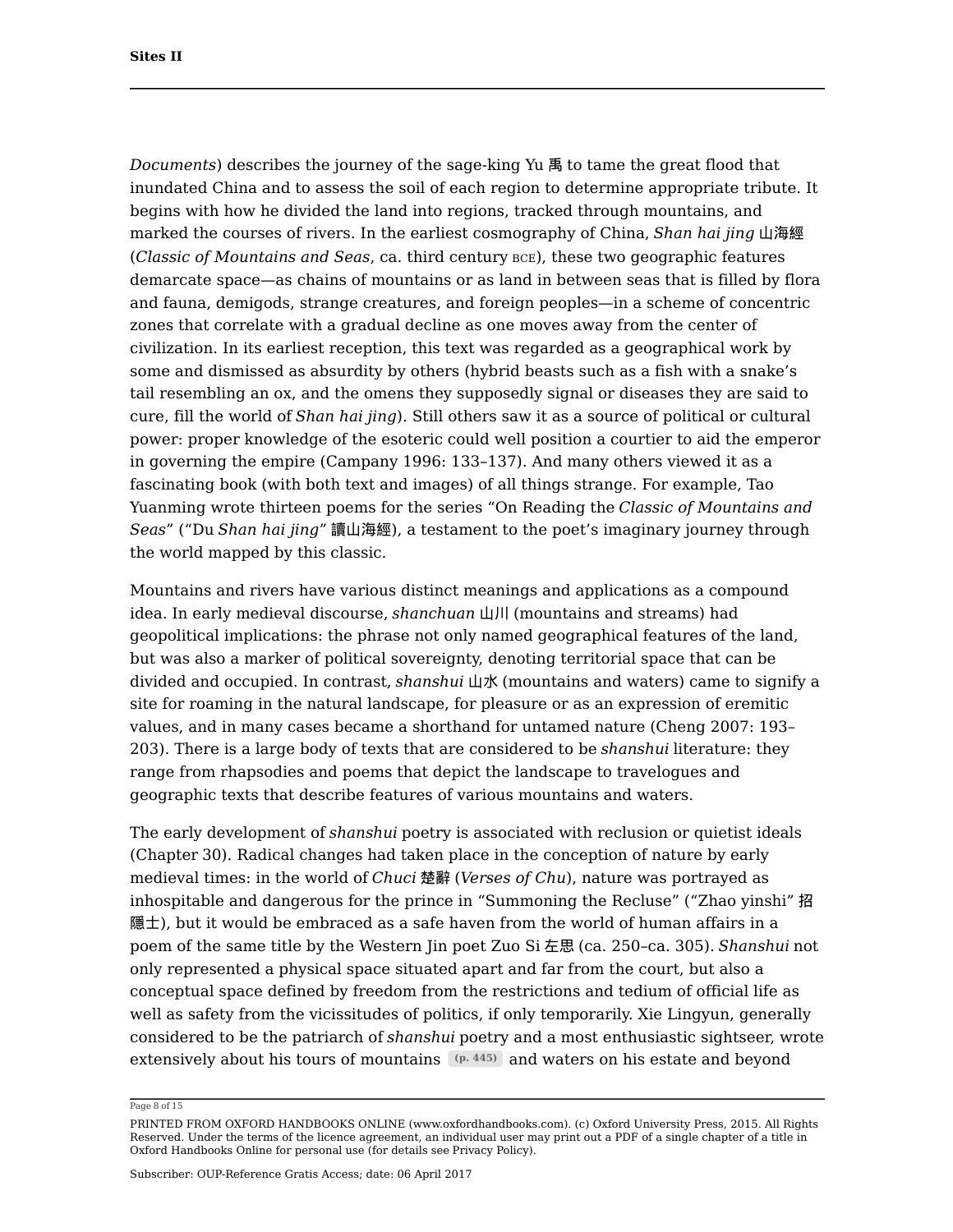during his periods of exile or withdrawal from court and developed an influential poetic habit of seeing both philosophical and personal significance in nature's workings. His shanshui works include over forty poems (nearly half of his extant poetic collection), a rhapsody of approximately ten thousand characters (the aforementioned "Rhapsody on Dwelling in the Mountains"), and a travelogue detailing the locations and features of various mountains he had visited in the south, "A Record of My Tours of Famous Mountains" ("You mingshan zhi" 遊名山志). Later developments of shanshui poetry in the Tang merged with a farmstead style that can be traced back to Tao Yuanming, creating a rich repertoire of images, themes, and rhetorical strategies for the discourse on nature and reclusion. The best-known writers of this type of nature poetry, such as Meng Haoran, Wang Wei, and Chu Guangxi 儲光羲 (ca. 706–ca. 762), represented nature as affording the frustrated or tired courtier a sense of simplicity, leisure, and detachment (Owen 1981: 27–51, 63–70, 71–88).

Mountains and rivers were as much a sanctuary for withdrawn men as they were a staging area for ambitious ones. During the medieval period, recluses "hiding" in nature became sought-after commodities, some gladly trading their lofty position for an official post. In such cases, mountains and rivers served as the best place from which one could enter, rather than escape, the political sphere. This practice first took shape during the Wei and Jin eras and gained popularity in the Tang, earning the label of "Zhongnan shortcut" (Zhongnan jiejing 終南捷徑): the quickest path to the court is through Mount Zhongnan, home to many recluses. A famous example is the Tang poet Li Bo 李白 (701– 762), who was known as one of the Six Recluses of Zhuxi during his youth but sought patronage for office throughout his life. He eventually gained an audience with the emperor and was appointed to the Hanlin Academy, thereby circumventing normal bureaucratic channels (Swartz 2008: 70–71).

During the early medieval period, shanshui also became the objects of the aesthetic gaze and philosophical meditation. Poets such as those on the famous Lanting 蘭亭 outing in 353 wrote in awe of nature's many wonders: mountains and waters and all that dwell in and around the "two marvels" (er  $qi \equiv \frac{2}{3}$ ), as one poet called them. A growing obsession with nature took hold of early medieval writers; it was expressed physically by frequent excursions (group or solitary), and literarily by poetic observations of details in the natural world and contemplation of their significance. Xi Kang 嵇康 (or Ji Kang, ca. 223– ca. 262) was one of the earliest poets to treat nature and its working as the embodiment of the Dao in a set of tetrasyllabic poems 四言詩. Nature yields revelation of the patterns and laws that govern all living things, and therein lie the workings of the Mysterious Dao. Shanshui provided material access to this Mystery. For Xi Kang and poets who wrote in this tradition, such as the Lanting poets—including Sun Chuo 孫綽 (314–371), Wang Xizhi 王羲之 (303–361), and Xie An 謝安 (320–385)—and Xie Lingyun, reading the landscape, decoding nature's workings, and understanding their significance involved using

Page 9 of 15

PRINTED FROM OXFORD HANDBOOKS ONLINE (www.oxfordhandbooks.com). (c) Oxford University Press, 2015. All Rights Reserved. Under the terms of the licence agreement, an individual user may print out a PDF of a single chapter of a title in Oxford Handbooks Online for personal use (for details see Privacy Policy).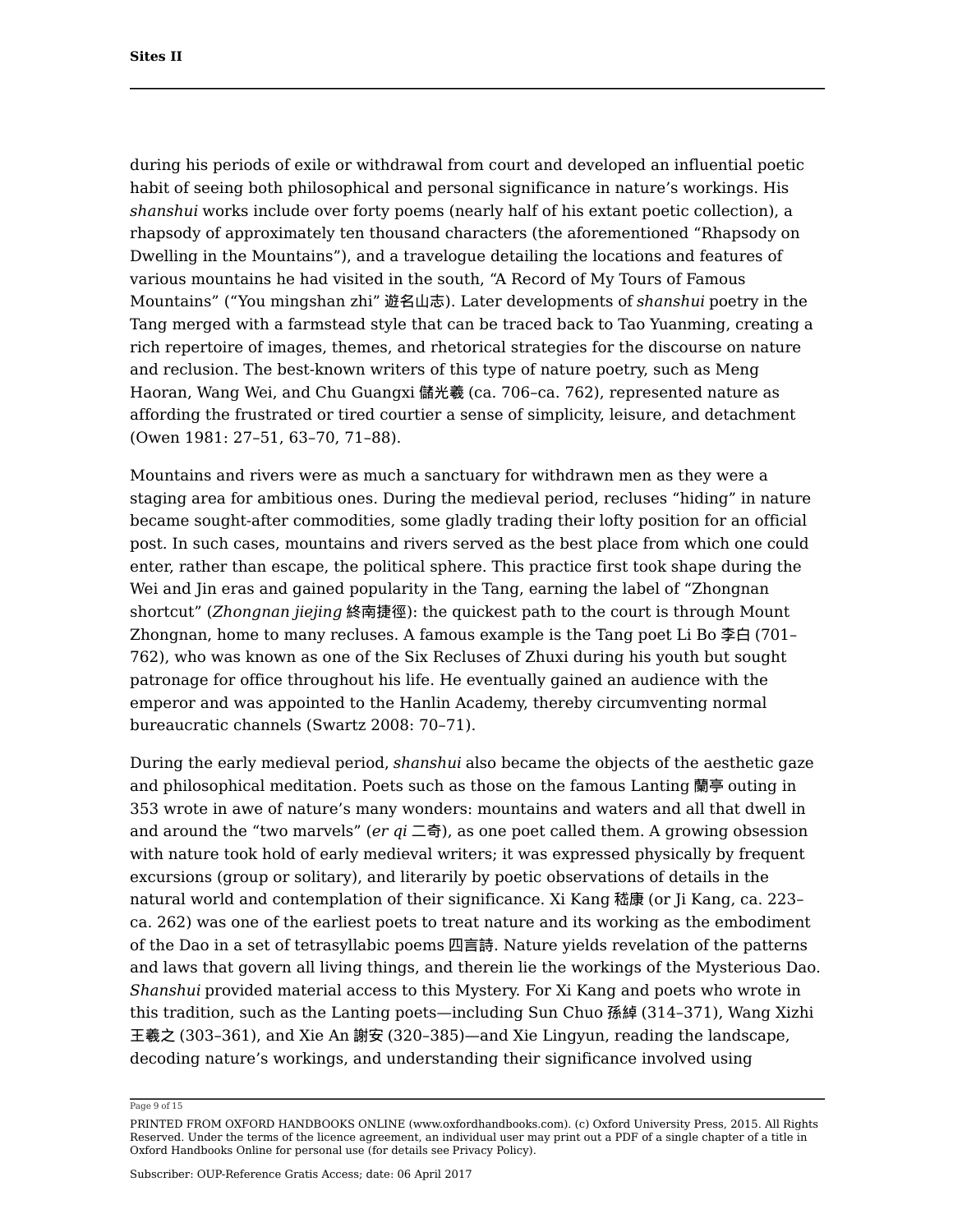interpretive keys, most notably concepts from arcane learning or metaphysical learning (xuanxue 玄學), an admixture of early medieval Lao-Zhuang and Buddhist thought.

#### The Road (p. 446)

In classical Chinese literature, the road disproportionally functioned as a marker that established distance, rather than bridged it; that divided people, rather than connected them. The road figured most prominently in poems on parting, official missions or military campaigns, and exile. Through such usages, this site became imbued with the sentiments of sadness, weariness, and frustration. Yet the road was not only a physical passageway, commonly designated by the terms  $lu$  路 or  $tu$  途, but also a trope for the path to enlightenment: the term *dao* 道 signified a physical way as well as a spiritual one. The Dao, or Way, represented the ultimate attainment of the ethical or spiritual journeys as prescribed by texts of various persuasions, including those from the Confucian, Daoist, and Chinese Buddhist traditions (Graham 1989).

In parting poems, the road signaled a trajectory that led one away from another, pointing from here (the site of parting) to there (destination of the traveler, often away from the capital). One of the most interesting examples comes from the Early Tang poet Wang Bo 王勃 (649–676). In "To Defender Du, On His Way to Assume a Post in Shuzhou" ("Du shaofu zhi ren Shuzhou" 杜少府之任蜀州), Wang tries to rally his friend's spirit by bidding them both not to cry like children at the crossroad, from which each will go in different directions. In Wang Wei's famous parting poem "Sending Off Yuan the Second on His Mission to Anxi" ("Song Yuan er shi Anxi" 送元二使安西), Yang Pass 陽關 in the far northwest is represented as leading his friend from the security of a social network in the Chinese sphere to aloneness in alien territory (Chapter 27). The road is often described as long and difficult in a subgenre related to parting poetry, poems written while separated. In an early example, the first of the "Nineteen Old Poems" ("Gushi shijiu shou" 古詩十九 首), the one who is left behind laments the great distance (symbolically and hyperbolically set at 10,000 leagues) paved by prohibitive roads that separate her and her loved one. In other examples of separation poetry, the road is depicted as impossible for man to traverse. Cao Zhi 曹植 (192–232) wishes he could send a message to a loved one in the south along with a migrating goose in the first of his "Miscellaneous Poems" ("Zashi" 雜 詩). Xie Tiao 謝朓 (464–499) longs for the patron and friends he recently left behind in Jingzhou and laments that he sees only paths for birds between him and his friends in "Traveling Down to the Capital on a Temporary Assignment, Starting Out at Night from Xinlin and Reaching the Capital City: Presented to Colleagues at the Western

Page 10 of 15

PRINTED FROM OXFORD HANDBOOKS ONLINE (www.oxfordhandbooks.com). (c) Oxford University Press, 2015. All Rights Reserved. Under the terms of the licence agreement, an individual user may print out a PDF of a single chapter of a title in Oxford Handbooks Online for personal use (for details see Privacy Policy).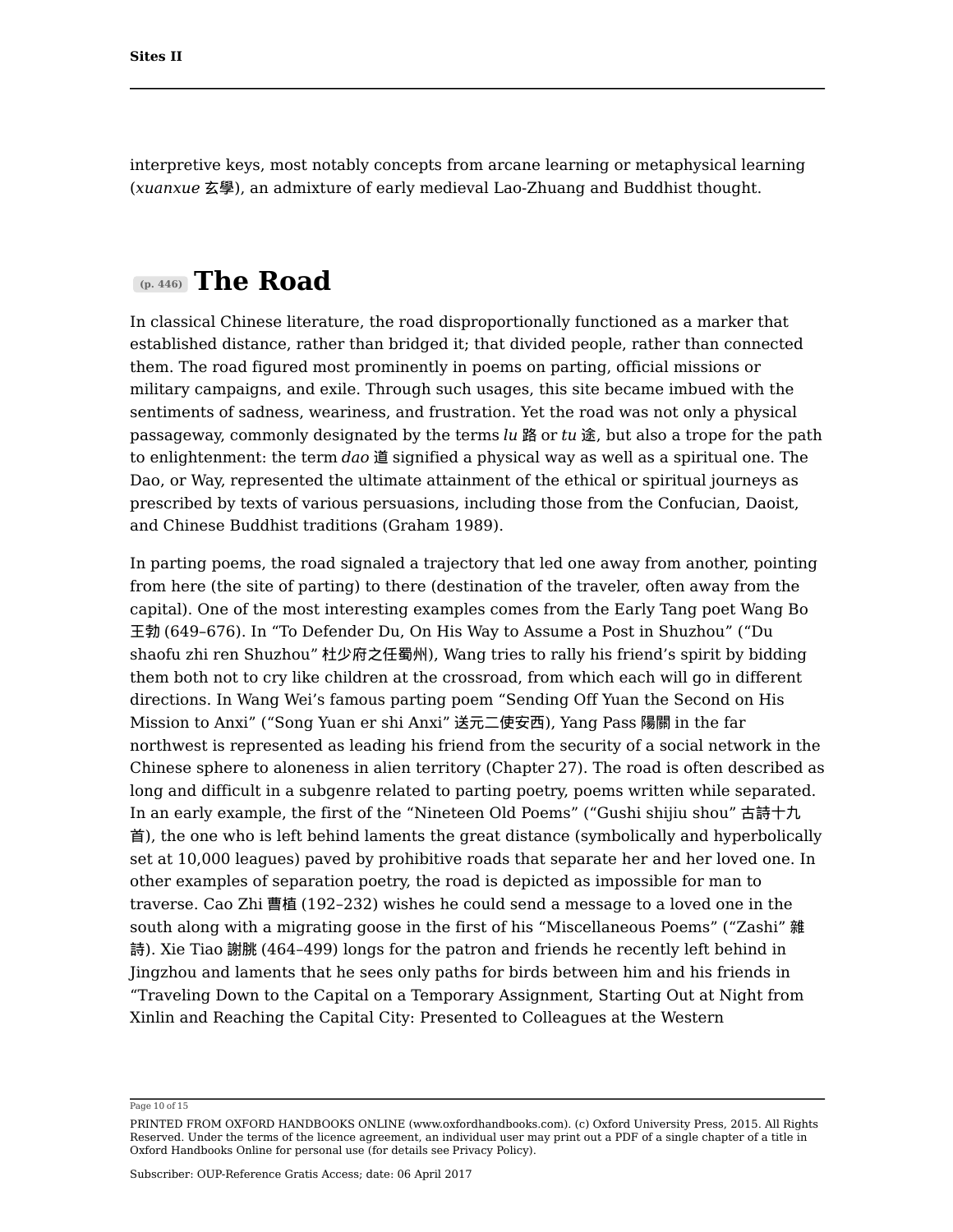Garrison" ("Zan shi xia du ye fa Xinlin zhi jingyi zeng xifu tongliao" 暫使下都夜發新林至京邑 贈西府同僚).

In poems by civil officials sent on government missions, the road traveled or to be traveled often evoked comment. In an example from one of the most famous envoys in early medieval China, "In Imitation of 'Singing My Cares', Tenth Poem" ("Ni 'Yong huai' qi shi" 擬詠懷其十), Yu Xin 庾信 (513–581), who was sent to the Western Wei 西魏 capital of Chang'an by the Liang court in the south, likens himself to the Han general Li Ling 李陵 (d. 74  $BCE$ ), who left through the Yang Pass to fight the Xiongnu (p. 447) in Central Asia and never again returned to China (Chapters 27, 30). Long stretches of roads or passes were a common feature in frontier or war poetry, symbolizing incessant traveling or continuous campaign. A High Tang poet known for frontier verse (Chapter 28), Wang Changling 王昌齡 (ca. 690–ca. 756), wrote poignantly about the hardships of war, especially when the present military lacked talent as great as the Han generals, in "Going Out to the Frontier" ("Chu sai" 出塞): soldiers who marched 10,000 leagues through the frontier passes have not returned. In an earlier example, "Joining the Army" ("Cong jun shi" 從軍詩), Wang Can 王粲 (177–217) describes trudging along seemingly endless roads covered with weeds and witnessing the ravages of war while following the warlord Cao Cao 曹操 (155–220) on a military campaign against the state of Wu 吳. In contrast to Wang Changling's critique, Wang Can's poem celebrates the military efforts of Cao Cao to unify China and create a "happy land" for all.

The road that leads away from the capital was often described as long and arduous in exile poetry. One of the earliest examples is Cao Zhi's "Presented to Cao Biao, The Prince of Baima" ("Zeng Baima wang Biao" 贈白馬王彪). As Cao Zhi leaves the capital, he grieves over the recent assassination of one brother and the forced separation from another, implicitly holding his eldest brother Cao Pi 曹丕 (187–226) (Emperor Wen of Wei 魏文帝, r. 220–226) responsible in both cases. Cao Zhi tarries and wavers in a desolate landscape, reluctant to leave his former home, yet he must bitterly look ahead to the long road to his fief. In a variation on the theme of exile poetry, a former official of the vanquished state of Wu, Lu Ji 陸機 (261–303), describes his journey to the Jin 晉 capital in "Poems Written on the Road to Luoyang" ("Fu Luo dao zhong zuo shi" 赴洛道中作詩), emphasizing the anguish and pain he felt over leaving his native south. In these poems the road is depicted as long, barren, and unpopulated by other travelers, which sets into relief the sentiments of desolation and alienation the poet expresses in the poems.

Long journeys on the road for officials often found expression in travel writings in longer form, such as the rhapsody and the diary. In the three examples of travel rhapsodies included in the Wen xuan 文選, the influential sixth-century anthology of refined literature, the writers Ban Biao 班彪 (3–54), his daughter Ban Zhao 班昭 (fl. 90s–110s; also known as Cao Dagu 曹大家), and Pan Yue describe in detail the historical sites each encountered, as

Page 11 of 15

PRINTED FROM OXFORD HANDBOOKS ONLINE (www.oxfordhandbooks.com). (c) Oxford University Press, 2015. All Rights Reserved. Under the terms of the licence agreement, an individual user may print out a PDF of a single chapter of a title in Oxford Handbooks Online for personal use (for details see Privacy Policy).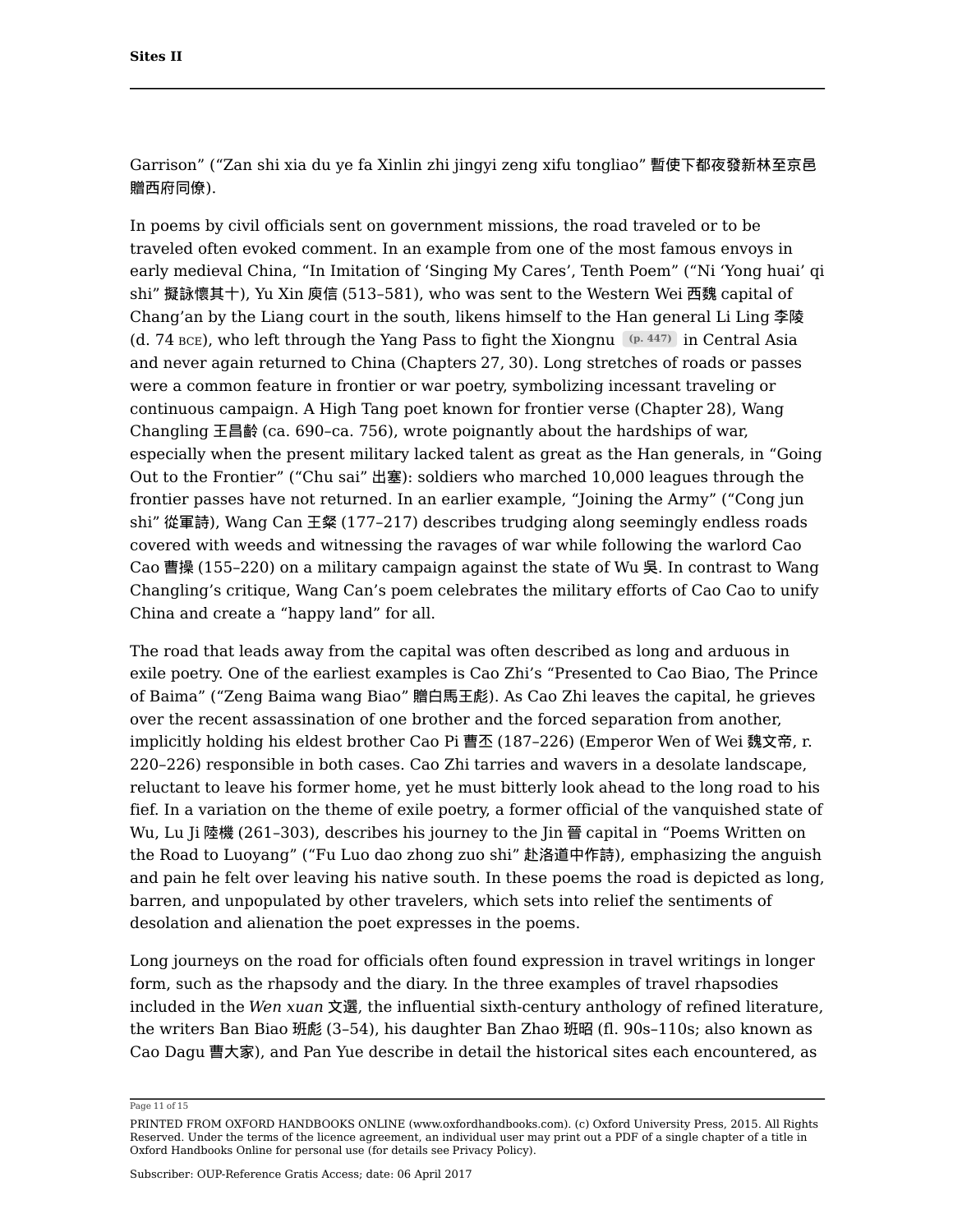well as the resultant meditations on the past and their relevance to the present. The earliest extant travel journal, "Diary of My Coming to the South" 來南錄 (809) by Li Ao 李翱 (774–836), maps the various geographical sites the sojourning official and his family traversed, even documenting in certain entries the distance in leagues traveled. Although Li recounts his travails (e.g., his illness, his wife's illness, the birth of their daughter en route), his travel diary does not offer much description of scene or observation of people, events, and things, features that would become commonplace in examples of the genre from the Southern Song onwards (Strassberg 1994: 127–131).

The road figured as a crucial narrative element in medieval tales, a prose genre that had by the eighth and ninth centuries acquired a distinct set of narrative formulas and themes that allowed writers to adapt, vary, and play with their conventions. One common formula consisted of four parts (encounter, interaction, separation, and discovery)  $(p. 448)$  and two main characters (traveler, stranger). A typical story collected in a late-tenth-century anthology of 500 scrolls, Taiping guang ji 太平廣記 (Extensive Records from the Taiping Reign), might recount how a young scholar, who has recently failed his examinations, is journeying home. He strays from the road and meets a stranger that is more than meets the eye: he might discover after their parting that the beautiful woman he had spent the night with was in fact a ghost, an animal, or a fabulous creature. The would-be scholarofficial made good protagonists for such tales, since they constituted liminal figures, being between commoner and official, and situated between home and capital. And the road became an apt vehicle for the medieval writer to stage this liminality, for it could be believably represented to connect this world to the other (Allen 2014: 119–198).

Metaphoric renderings of the way appear throughout classical Chinese literature. One of the earliest instances blends the physical meaning with the symbolic one: in Yijing 易經 (Classic of Changes), the second Yang (unbroken) line statement of Hexagram 10, "Treading" 履, describes the even and level way of the recluse, signifying both a path free from dangerous obstacles and the Dao. Writers could indicate disorientation or error in one's way, so to speak, with language describing the state of being lost on a road, meant to be taken figuratively. Significant examples include the fifth poem in the sequence "Singing of My Cares" 詠懷 by Ruan Ji 阮籍 (210–263), who cryptically wrote about losing one's way and feeling bewilderment during the power struggles between the reigning Cao family and the insurgent Sima 司馬 clan during the Wei-Jin transition, and Tao Yuanming's "Verses on Returning Home" ("Guiqulai xi ci" 歸去來兮辭), a work that celebrates returning to rustic reclusion after previously traveling down the wrong road (of officialdom).

The medieval period represented one of the most remarkable growth spurts in Chinese literary history. It witnessed the formation and development of new genres (e.g., rhapsody, travel diary, short tale), new topics (e.g., visiting a Buddhist or Daoist temple,

Page 12 of 15

PRINTED FROM OXFORD HANDBOOKS ONLINE (www.oxfordhandbooks.com). (c) Oxford University Press, 2015. All Rights Reserved. Under the terms of the licence agreement, an individual user may print out a PDF of a single chapter of a title in Oxford Handbooks Online for personal use (for details see Privacy Policy).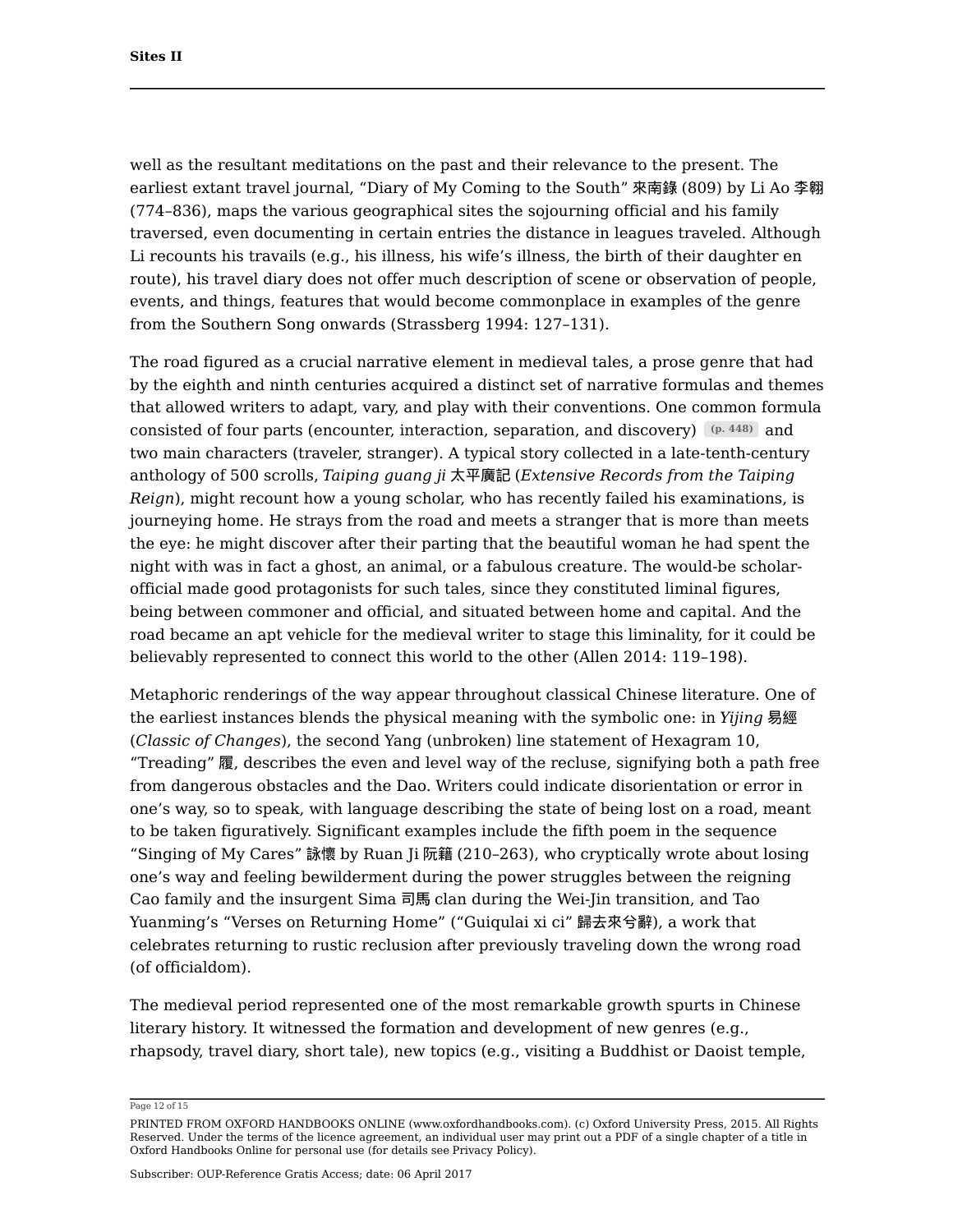the culture surrounding the civil service examinations, various forms of reclusion and detachment), and new repertoires (e.g., discourses on nature, the strange or otherworldly). These developments were often tied to particular sites, which over time became infused with certain themes, images, and sentiments. If place has no meaning until it is populated, then meanings become intelligible once they are read within the context of specific sites. The four sites treated in this chapter served as setting, source, or subject for a wealth of literary writings that meditated on the various facets of nature visà-vis the capital and what it represented. Themes of center and periphery, power and authority, withdrawal and quietism, the orthodox and the strange were richly explored in works set or represented in these four sites.

### Bibliography

Allen, Sarah. 2014. Shifting Stories: History, Gossip, and Lore in Narratives from Tang Dynasty China. Cambridge, MA: Harvard University Asia Center, Harvard University Press.

Birrell, Anne. 1988. Popular Songs and Ballads of Han China. London: Unwin Hyman.

Campany, Robert Ford. 1996. Strange Writing: Anomaly Accounts in Early (p. 449) Medieval China. New York: State University of New York Press.

Cheng Yu-yu. 2007. "Bodily Movement and Geographic Categories: Xie Lingyun's 'Rhapsody on Mountain Dwelling' and the Jin-Song Discourse on Mountains and Rivers." American Journal of Semiotics 23 (2007): 193–219.

Graham, A. C. 1989. Disputers of the Tao: Philosophical Argument in Ancient China. La Salle: Open Court.

Kern, Martin. 2010. "Early Chinese Literature: Beginnings Through Western Han." In Stephen Owen, ed., The Cambridge History of Chinese Literature, Vol. 1. Cambridge: Cambridge University Press, 1–115.

Knechtges, David. 1976. The Han Rhapsody: A Study of the Fu of Yang Hsiung (53 B.C.-A.D. 18). Cambridge: Cambridge University Press.

Knechtges, David. 2014. "Estate Culture in Early Medieval China: The Case of Shi Chong." In Wendy Swartz et al., eds., Early Medieval China: A Sourcebook. New York: Columbia University Press, 530–537.

Kroll, Paul. 1981. Meng Hao-jan. Boston: Twayne.

Page 13 of 15

PRINTED FROM OXFORD HANDBOOKS ONLINE (www.oxfordhandbooks.com). (c) Oxford University Press, 2015. All Rights Reserved. Under the terms of the licence agreement, an individual user may print out a PDF of a single chapter of a title in Oxford Handbooks Online for personal use (for details see Privacy Policy).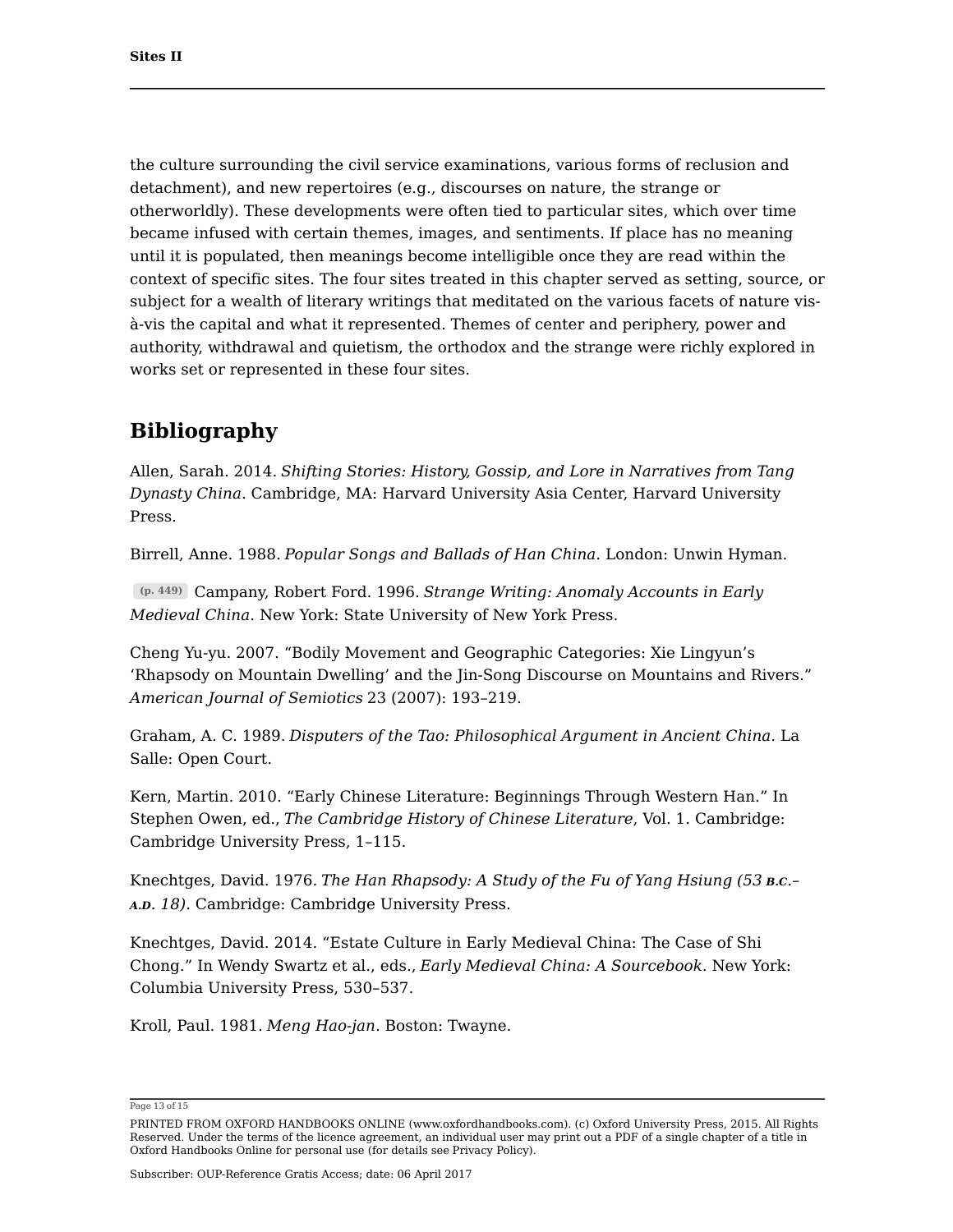Lewis, Mark Edward. 2006. The Construction of Space in Early China. Albany: State University of New York Press.

Owen, Stephen. 1981. The Great Age of Chinese Poetry: The High T'ang. New Haven: Yale University Press, 1981.

Owen, Stephen. 1996. The End of the Chinese "Middle Ages": Essays in Mid-Tang Literary Culture. Stanford: Stanford University Press, 1996.

Shaughnessy, Edward. 1997. Before Confucius: Studies in the Creation of the Chinese Classics. Albany: State University of New York Press.

Strassberg, Richard. 1994. Inscribed Landscapes: Travel Writing from Imperial China. Berkeley: University of California Press.

Swartz, Wendy. 2008. Reading Tao Yuanming: Shifting Paradigms of Historical Reception (427–1900). Cambridge, MA: Harvard University Asia Center, Harvard University Press.

Swartz, Wendy. 2015. "There's No Place Like Home: Xie Lingyun's Representation of His Estate in 'Rhapsody on Dwelling in the Mountains.'" Early Medieval China 21: 27–37.

Tian, Xiaofei. 2014. "Six Poems from a Liang Dynasty Princely Court." In Wendy Swartz et al., eds., Early Medieval China: A Sourcebook. New York: Columbia University Press, 256– 266.

Warner, Ding Xiang. 2005. "The Two Voices of Wangchuan ji: Poetic Exchange between Wang Wei and Pei Di." Early Medieval China 10–11, pt. 2: 57–72.

Yang, Xiaoshan. 2003. Metamorphosis of the Private Sphere: Gardens and Objects in Tang-Song Poetry. Cambridge, MA: Harvard University Asia Center, Harvard University Press.

Yu, Pauline. 1980. The Poetry of Wang Wei: New Translations and Commentary. Bloomington: Indiana University Press.

Wendy Swartz Rutgers University

Page 14 of 15

PRINTED FROM OXFORD HANDBOOKS ONLINE (www.oxfordhandbooks.com). (c) Oxford University Press, 2015. All Rights Reserved. Under the terms of the licence agreement, an individual user may print out a PDF of a single chapter of a title in Oxford Handbooks Online for personal use (for details see Privacy Policy).